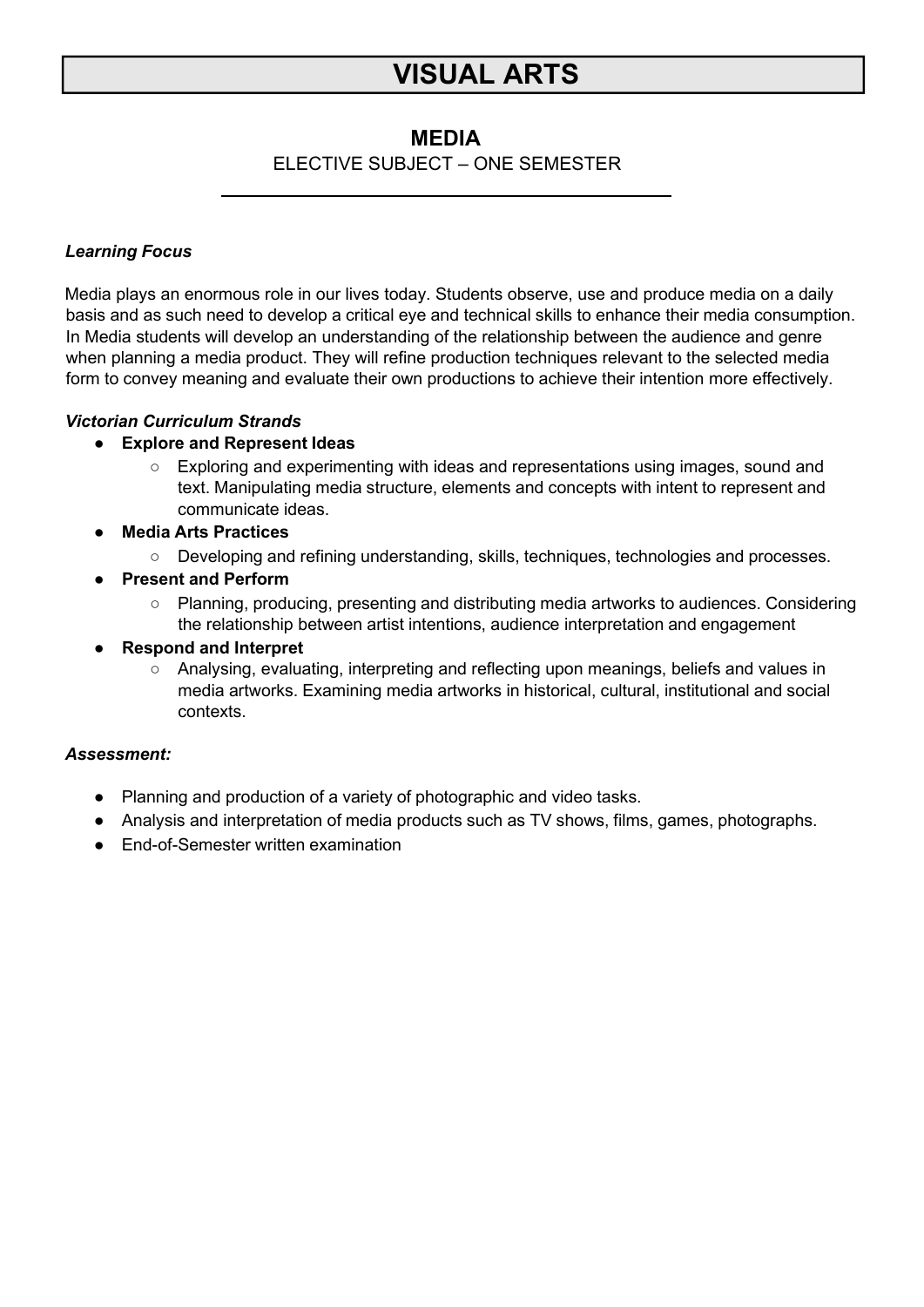# **VISUAL ARTS**

# **STUDIO ART**

ELECTIVE SUBJECT – ONE SEMESTER

# *Learning Focus*

Visual Arts includes the fields of art, craft and design. Students create visual artworks that communicate, challenge and express their own and others' ideas. They develop perceptual and conceptual understanding, critical reasoning and practical skills through exploring and expanding their understanding of their world, and other worlds. They learn about the role of the artist, craftsperson and designer and their contribution to society, and the significance of the creative industries including the roles of critics, curators and commentators. Students learn about the relationships between the viewer and artworks and how artworks can be displayed to enhance meaning for the viewer. Through Visual Arts students make and respond using visual arts knowledge, understanding and skills to express meanings associated with personal views, intrinsic and extrinsic worlds. Visual Arts engages students in a journey of discovery, experimentation and problem-solving relevant to visual perception and visual language, utilising visual techniques, technologies, practices and processes. Learning in the Visual Arts leads students to become increasingly confident and proficient in achieving their personal visual aesthetic, appreciating and valuing that of others.

## *Victorian Curriculum Strands:*

## **● Explore and Express Ideas**

○ Exploring, imagining, experimenting and expressing ideas, concepts, themes, values, beliefs, observations and experiences in artworks that students view and make.

## **● Visual Arts Practices**

○ Developing understanding and skills by exploring, selecting, applying and manipulating techniques, technologies and processes. Conceptualising, planning and designing artworks.

## **● Present and Perform**

 $\circ$  Creating, exhibiting, discussing, analysing artworks and considering the intention of artists and curators. Considering the relationship between artist intentions and audience engagement and interpretation.

## **● Respond and Interpret**

○ Analysing, evaluating, interpreting and reflecting upon meanings, beliefs and values in artworks. Examining artworks in historical and cultural contexts.

### *Assessment:*

A range of assessment procedures is used, including:

- Documented Folio of creative making techniques
- Written art responding tasks
- End-of-semester examination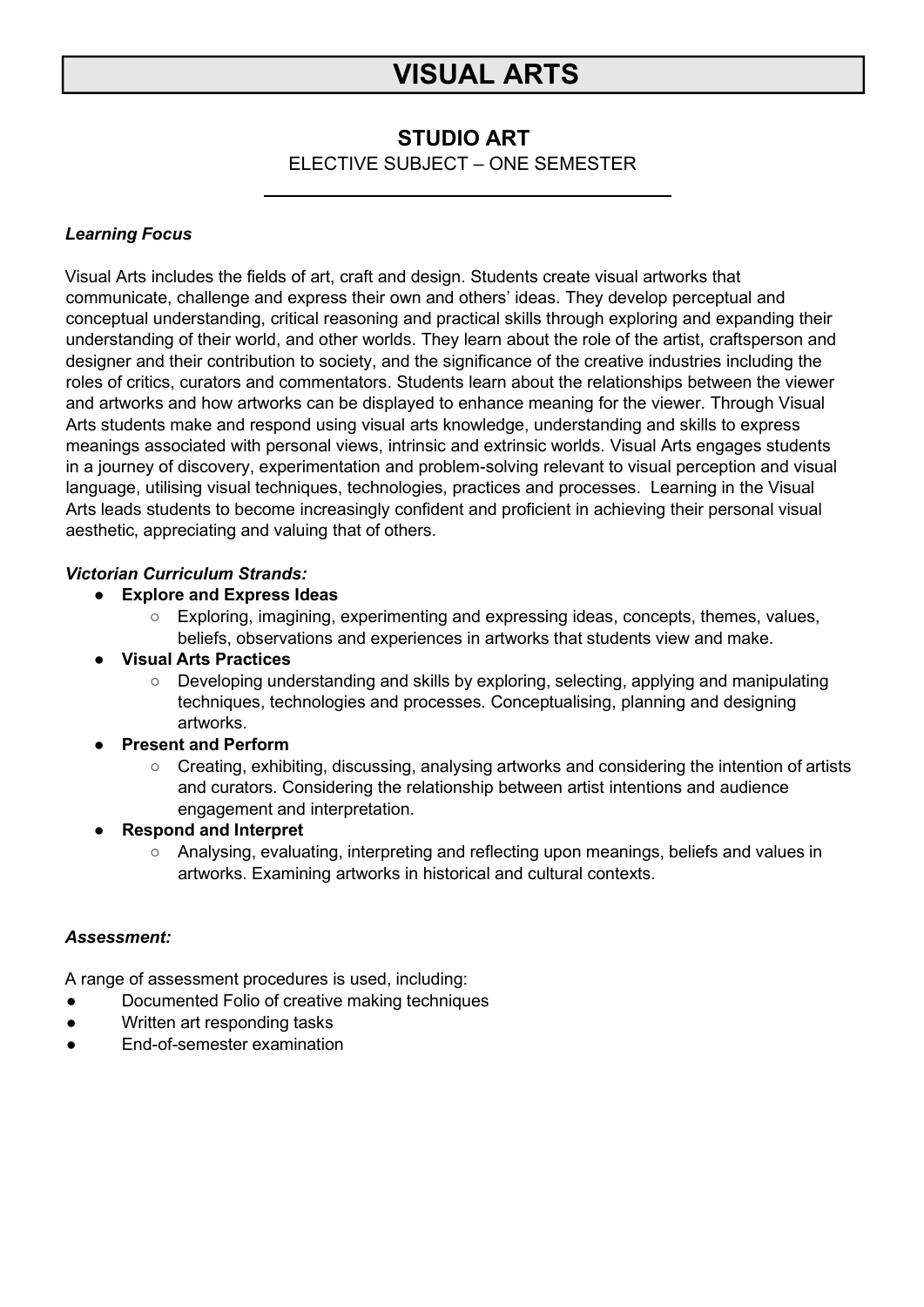# **VISUAL ARTS**

# **VISUAL COMMUNICATION**

ELECTIVE SUBJECT – ONE SEMESTER

### *Learning Focus*

In Year 10 students build on their awareness of how designers work with a client 'brief' o communicate ideas, for a specific purpose, to a targeted audience using different visual communication design practices. They will use visual thinking strategies to simulate ideas to produce a range of two- and three-dimensional drawing using the conventions specified by the VCAA. Students will examine the contribution of designers in a historical and cultural design context.

Year 10 Visual Communication may lead into VCE Visual Communication Design, Media, Art, or Design Technology course options.

### *Victorian Curriculum Strands*

### **● Explore & Represent:**

- $\circ$  Students will work from a brief that they have developed. They will use design thinking strategies to create visual imagery related to that brief. Students will trial and experiment with a rang of elements, principles, materials, media and methods to communicate their ideas that are annotated and evaluated throughout production. They will complete a final presentation that meets the brief
- **● Respond and Interpret: Historical Design Investigation**
	- Students will investigate the work of a historical and contemporary designer. They will analyse and critique the use of elements, principles, materials, media and methods used by these designers. Discussion in their written report will also include the changes that have developed in that design field
- **● Design Practices: Environmental Drawing Methods/Present & Perform Architectural Presentation Drawings**
	- Students will work from a brief and learn how to create plans, elevations and three-dimensional drawings using Australian Standard conventions to create presentation drawings. They will use manual, technical and ICT methods in he production of these drawings

**● Examination**

○ Students will complete an end of semester examination on the material covered in this course

## *Assessment:*

A range of assessment procedures is used, including:

- practical design activities,
- assignment
- end of semester examination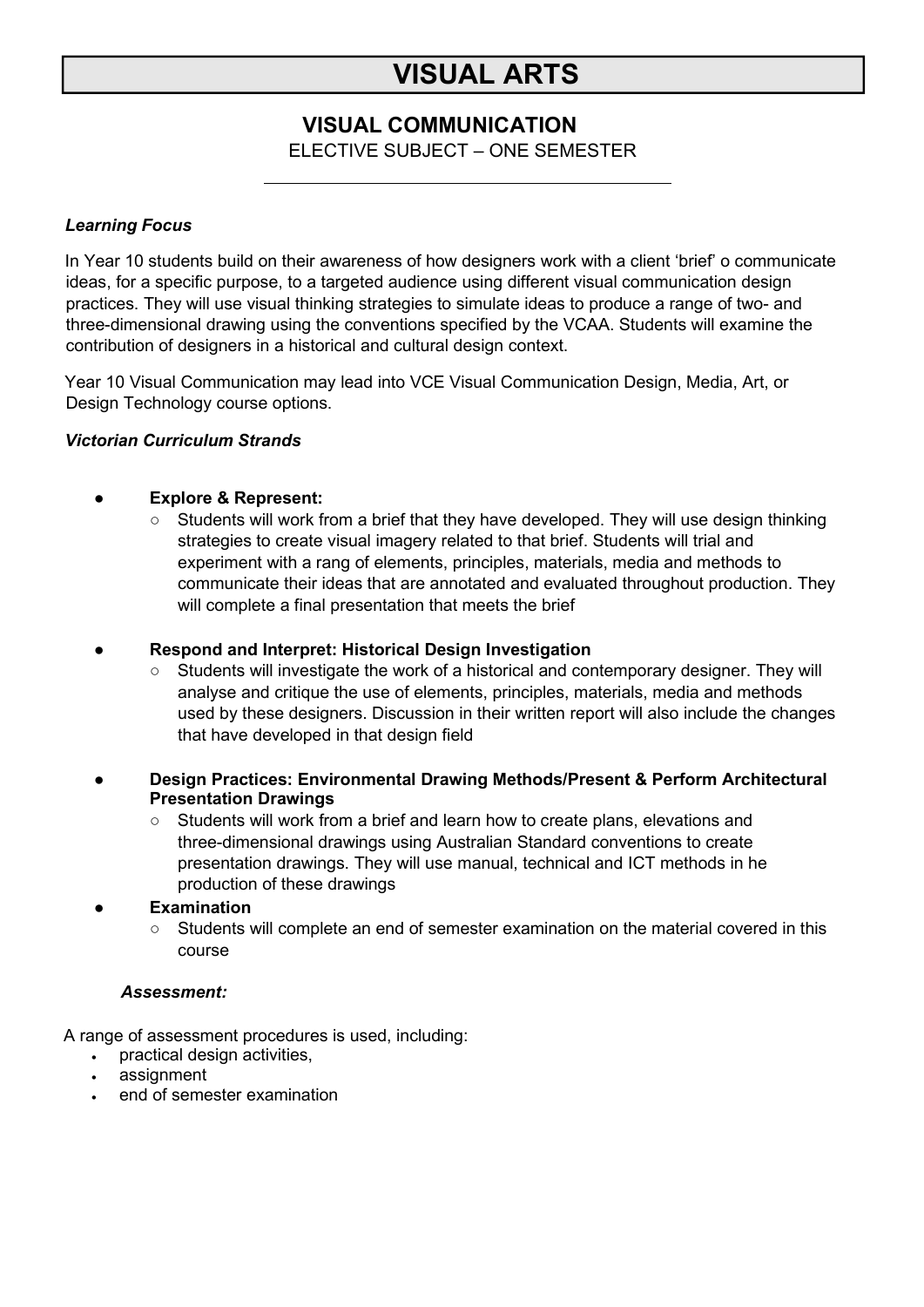**The diagram below shows the possible pathways and prerequisites for each subject from Year 10 to Year 11 and then Year 12.**

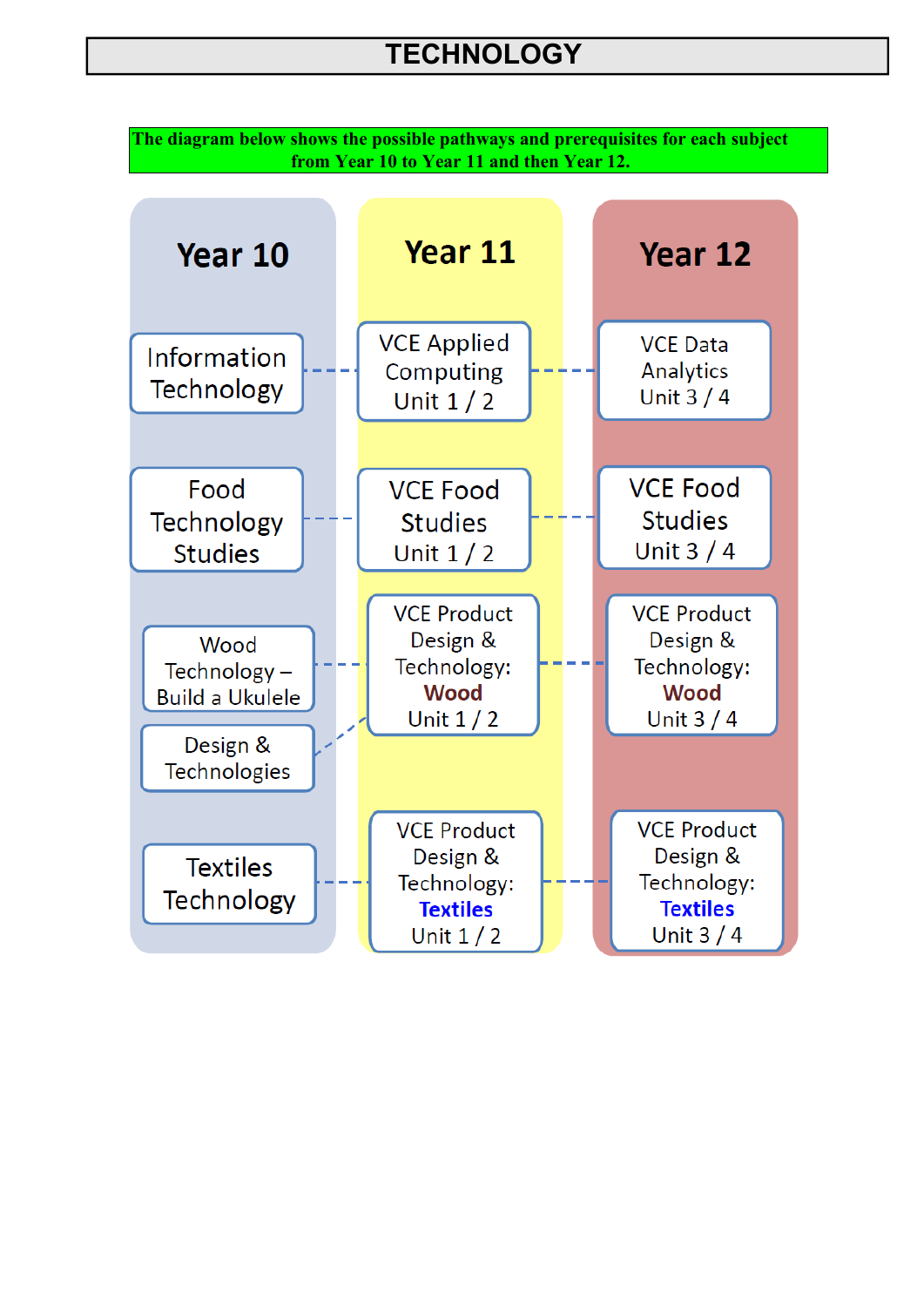# **FOOD TECHNOLOGY** ELECTIVE SUBJECT – ONE SEMESTER

## *Learning Focus*

The study of Food Technology at this year level aims to provide students with advanced knowledge and skills necessary to use a range of materials, equipment and processes to produce food products. The unit contributes to student awareness and understanding of health-related issues and theirlink to food. The second part of the course focuses on the food industry and the production of food for specific purposes.

## *Victorian Curriculum Strands:*

### *Creating Designed Solutions*

- Investigating and Generating:
	- o Students work through the design process
	- o Design briefs
	- o Research
	- o Make critical decisions about materials
	- o Identify a range of criteria for evaluation
	- o Production plans
- Production:
	- o Students safely, efficiently and hygienically produce food products using a range of techniques, equipment, tools and ingredients, taking into consideration quality and aesthetic factors.
- Evaluating:
	- o Students critically analyse and evaluate design ideas and solutions processes, against criteria for success recognising the need for sustainability
- Planning and Managing
	- o Students will develop plans to manage projects taking into consideration time, cost and production processes.

### *Assessment:*

.

Assessment tasks include:

- Production use of equipment and utensils to produce selected food products
- Written test written and practical test on safety and hygiene
- Research and analytical skills research report on a selected topic, including menu planning and catering for special needs
- Design Brief designing, producing and evaluating a decorated fruit cake
- End-of-semester examination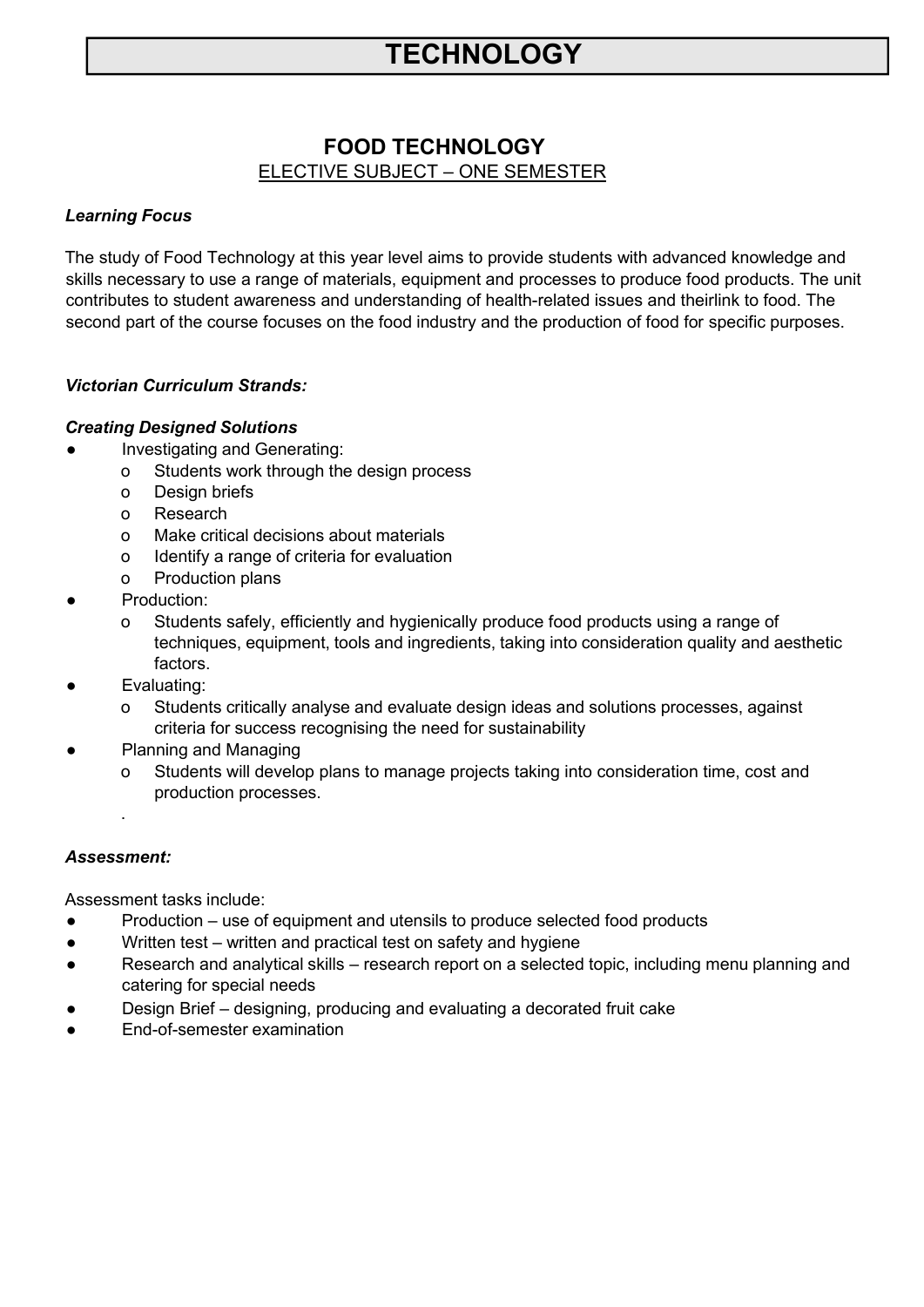# **INFORMATION TECHNOLOGY**

ELECTIVE SUBJECT – ONE SEMESTER

### *Learning Focus*

The Digital Technologies curriculum enables students to become confident and creative developers of digital solutions through the application of information systems and specific ways of thinking about problem solving. Students acquire a deep knowledge and understanding of digital systems, data and information and the processes associated with creating digital solutions so they can take up an active role in meeting current and future needs. The curriculum has been designed to provide practical opportunities for students to explore the capacity of information systems to systematically and innovatively transform data into digital solutions through the application of computational, design and systems thinking. The curriculum also encourages students to be discerning decision makers by considering different ways of managing the interactions between digital systems, people, data and processes (information systems) and weighing up the possible benefits and potential risks for society and the environment.

Software – Microsoft Office, Python, Google Suite and use of online digital technologies.

### *Victorian Curriculum Strands:*

- **Digital Systems** Focuses on the hardware, software and network components of digital systems
- Data Information Focuses on the properties of data, how they are collected and represented, and how they are interpreted in context to produce information
- **Creating Digital Solutions** Explores the interrelated processes and associated skills by which students create digital solutions. Students engage in the four processes of analysing, designing, developing and evaluating

### *Assessment:*

A range of assessment methods will be used, including:

- Short answer tests
- Practical tests
- Oral presentations using ICT skills
- Group and individual solutions to information problems and issues
- **Folios**
- Set assignments
- **End-of-semester examination**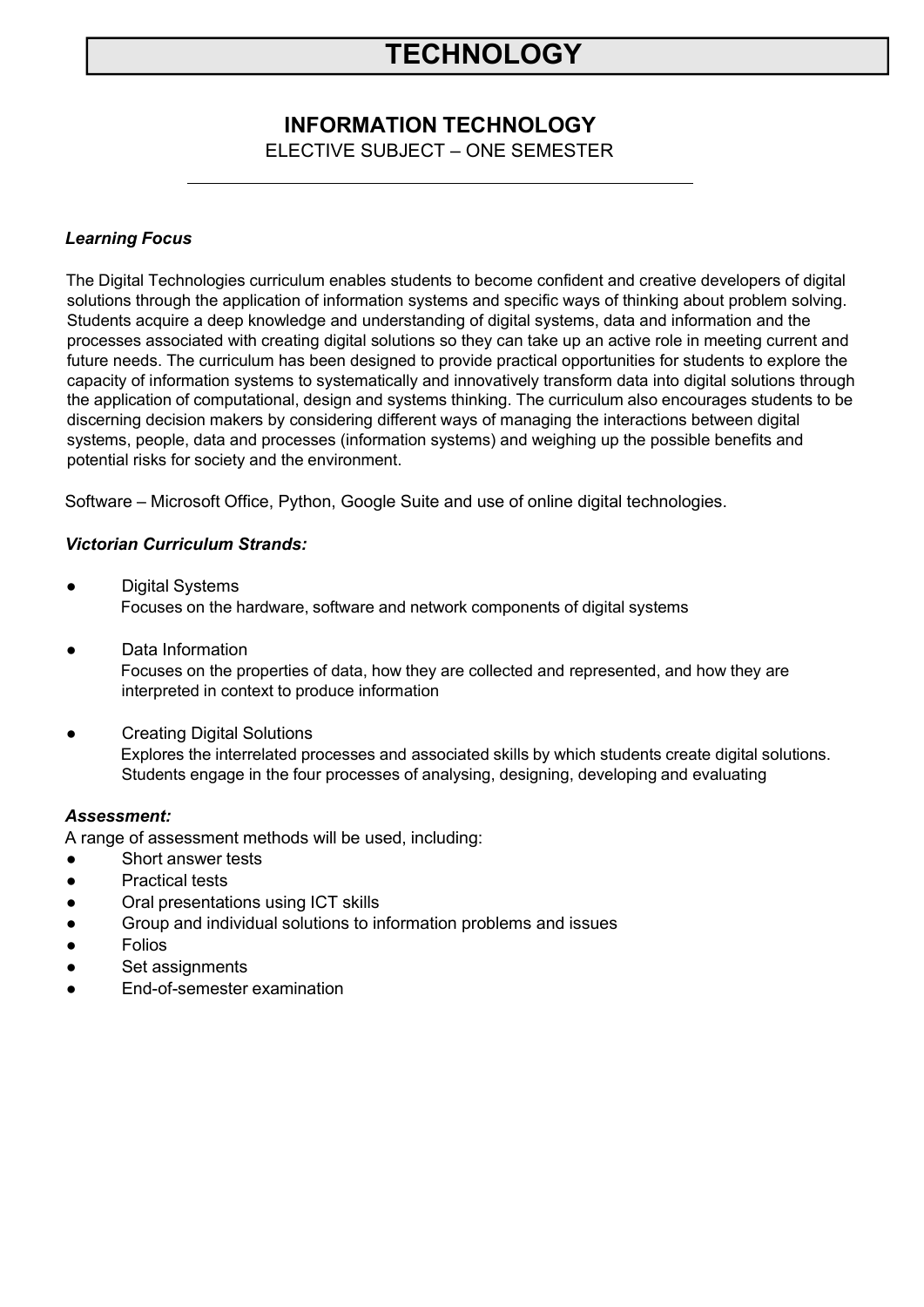# **TEXTILES TECHNOLOGY**

ELECTIVE SUBJECT – ONE SEMESTER

### *Learning Focus*

The study of Design and Technology at this year level aims to promote understanding of the technology process, working with design briefs, investigating function and aesthetics, developing the capacity to model, assemble and disassemble products, communicating ideas, considering risk assessment, documenting work and developing evaluation criteria.

### *Victorian Curriculum Strands: Creating Designed Solutions*

- Investigating and Generating:
	- o Students work through the design process
	- o Design briefs
	- o Research
	- o Generate designs and justify preferred options
	- o Make critical decisions about materials
	- o Identify a range of criteria for evaluation
- Producing:
	- o Students safely, responsibly and using protective clothing when necessary, produce:
		- o A bag enhanced by a choice of several different processes (machine or hand embroidery, beaded, patch worked, fabric dyed or printed)
		- o An article of clothing skirt or shorts
		- o A soft plush toy animal design
- Evaluating:
	- o Students use evaluation criteria and critical analysis to make appropriate suggestions for changes to their products that would lead to an improved outcome.
- **Planning and Managing** 
	- o Students use processes to coordinate production designed solutions

### *Assessment:*

A range of assessment methods will be used, including:

- Practical tasks
- Folio
- Design Assignment Elements of Design
- End-of-semester examination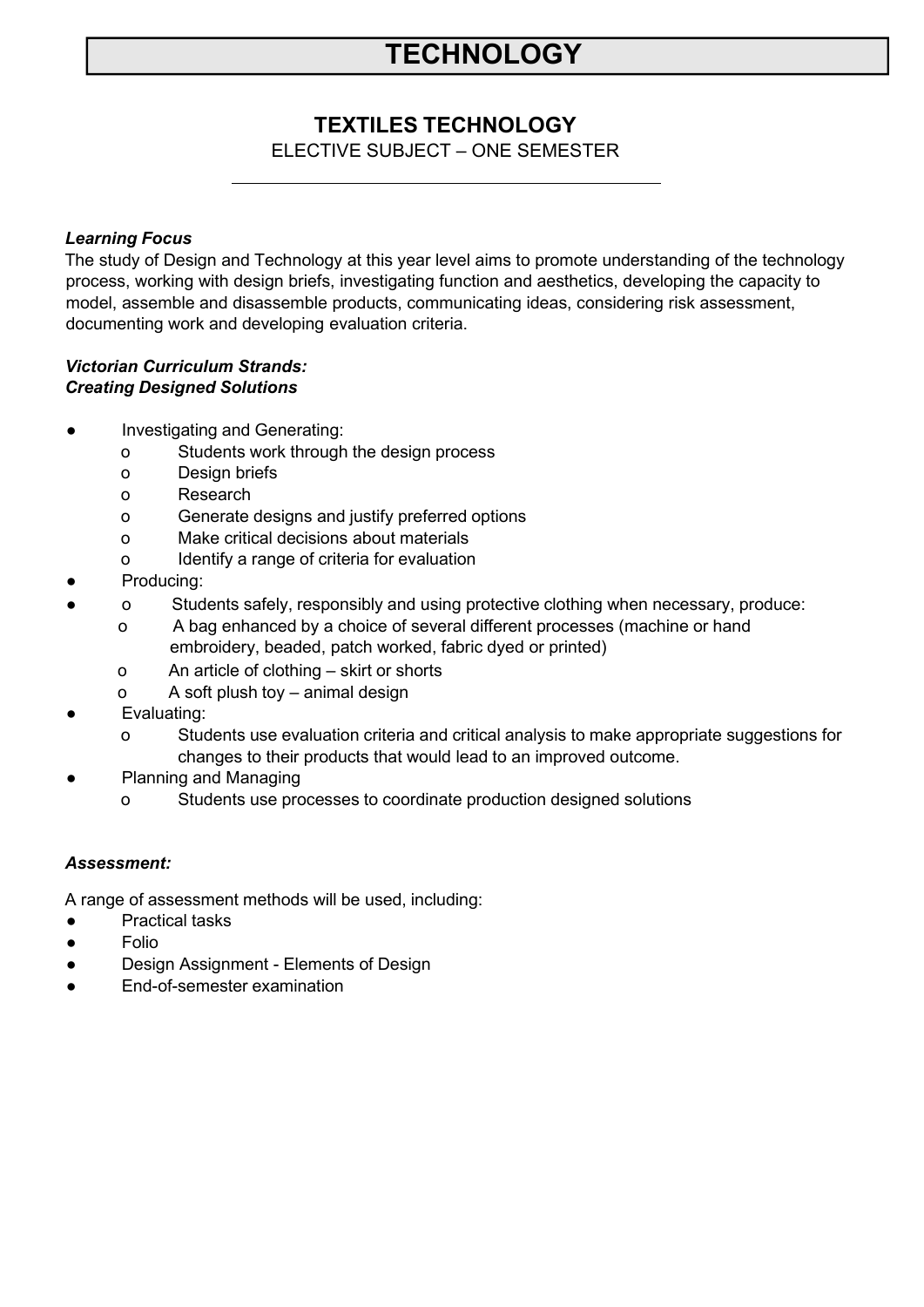# **DESIGN TECHNOLOGIES**

# ELECTIVE SUBJECT – ONE SEMESTER

### *Learning Focus*

The study of Design and Technologies prepares students to navigate the increasingly complex and technological world in front of them.

This project-based learning curriculum offers students a broad range of educational experiences, readily transferable to home, life, leisure activities, the wider community, and to work.

In class, students plan (CAD - Computer Aided Design) and manage projects from conception to realisation. This involves applying design thinking to generate, investigate and refine ideas, while planning, managing, producing and evaluating designed solutions.

Students are provided with practical opportunities to be users, designers and producers of new technologies.

Design and Technologies aims to develop a sense of pride, satisfaction and enjoyment in students derived from the ability to design and create.

## *Victorian Curriculum Strands:*

**Creating Designed Solutions** is organised by five sub-strands:

**Investigating** – students critique, explore and investigate needs and opportunities

**Generating** – students develop and communicate ideas, make choices, weigh up options, and consider alternatives.

**Producing** – students apply a variety of skills and techniques to make designed solutions to meet specific purposes and user needs. Students learn about the importance of adopting safe work practices. They develop accurate production skills to achieve quality designed solutions.

**Evaluating** – students evaluate and make judgments throughout a design process, about the quality and effectiveness of their designed solutions.

**Planning and managing** – Working individually and collaboratively, students learn to plan and manage time, along with other resources, to effectively create designed solutions.

### **Assessment:**

- Production Create a scale replica of an iconic design using design elements
- Design Students use CAD (Computed Aided Design) to produce model drawings from 2D drawings and videos
- Design Students create a CAD model to create a scale prototype using emerging technologies (3D printer)
- **End of Semester Examination**